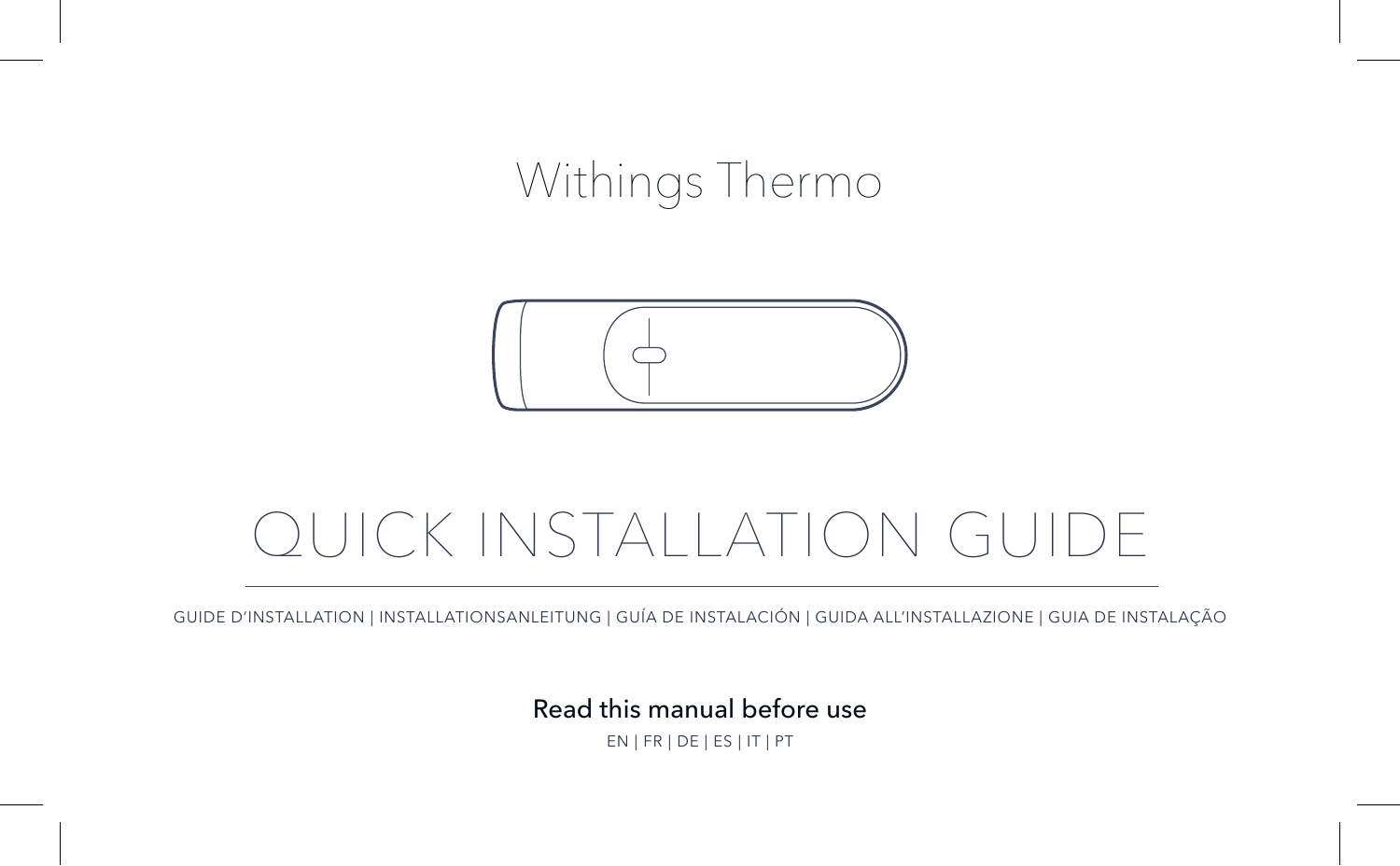# THANK YOU FOR CHOOSING WITHINGS THERMO

MERCI D'AVOIR CHOISI WITHINGS THERMO | DANKE, DASS SIE WITHINGS THERMO GEWÄHLT HABEN | GRACIAS POR ELIGIR WITHINGS THERMO GRAZIE PER AVER SCELTO WITHINGS THERMO | OBRIGADO POR ESCOLHER O WITHINGS THERMO



This guide is available in additional languages at: www.withings.com/guides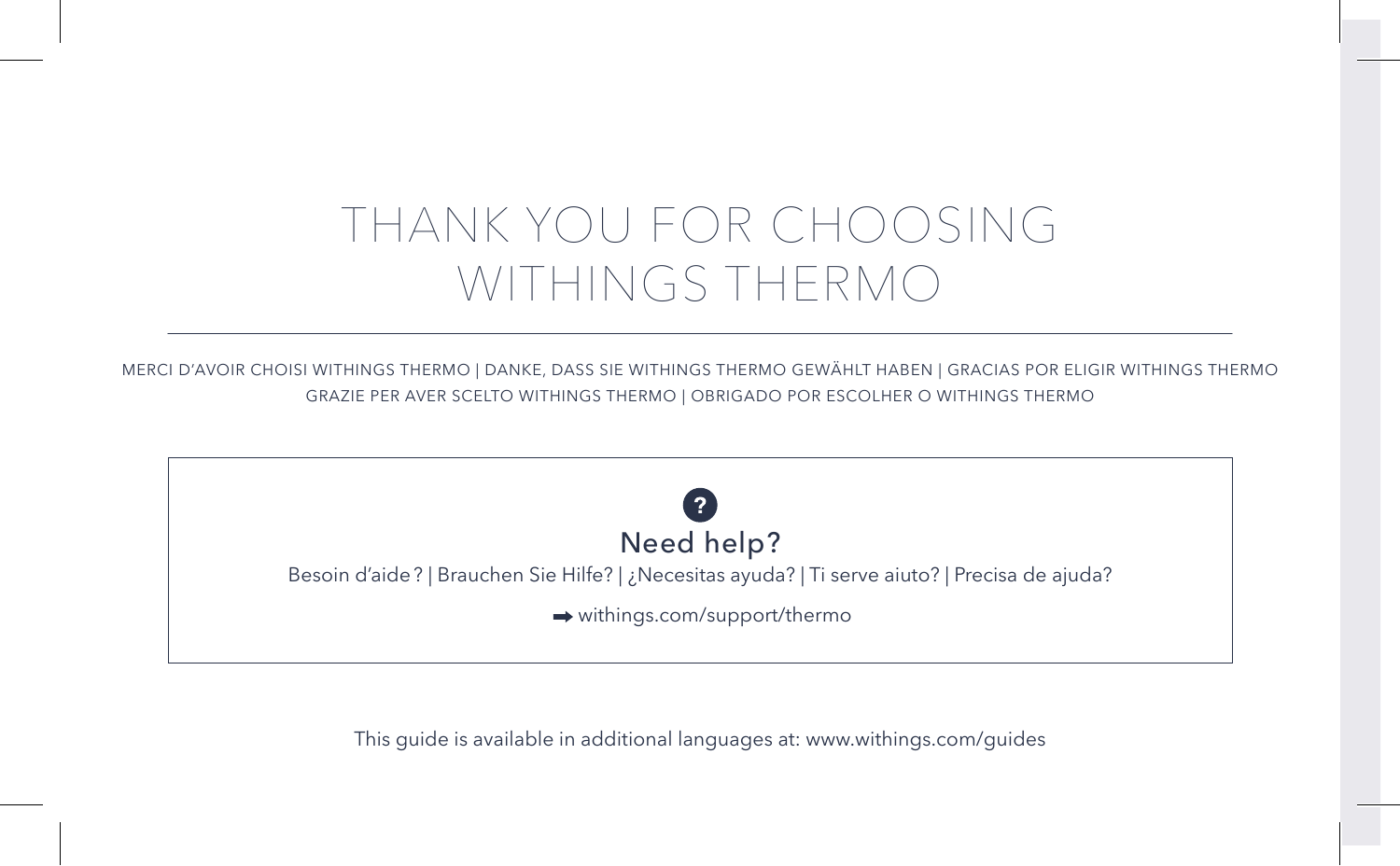## Box contents

Contenu de la boîte | Lieferumfang | Contenido de la caja | Contenuto della confezione | Conteúdo da caixa 3



#### Protective cap

FR Capuchon DE Verschlusskappe ES Capuchón

IT Cappuccio

PT Tampa de proteção

#### Withings Thermo Thermometer

FR Thermomètre Withings Thermo

DE Wihtings Thermo Schläfenthermometer

ES Termómetro Withings Thermo

- IT Termometro Withings Thermo
- PT Termômetro Withings Thermo

#### 2 AAA (LR03) batteries (already inserted)

FR 2 piles AAA (LR03) (déjà mises en place)

DE 2 AAA-Batterien (LR03) (bereits eingesetzt)

- ES 2 pilas AAA (LR03) (ya instaladas)
- IT 2 batterie AAA (LR03) (fornite in dotazione)
- PT 2 pilhas AAA (LR03) (incluídas)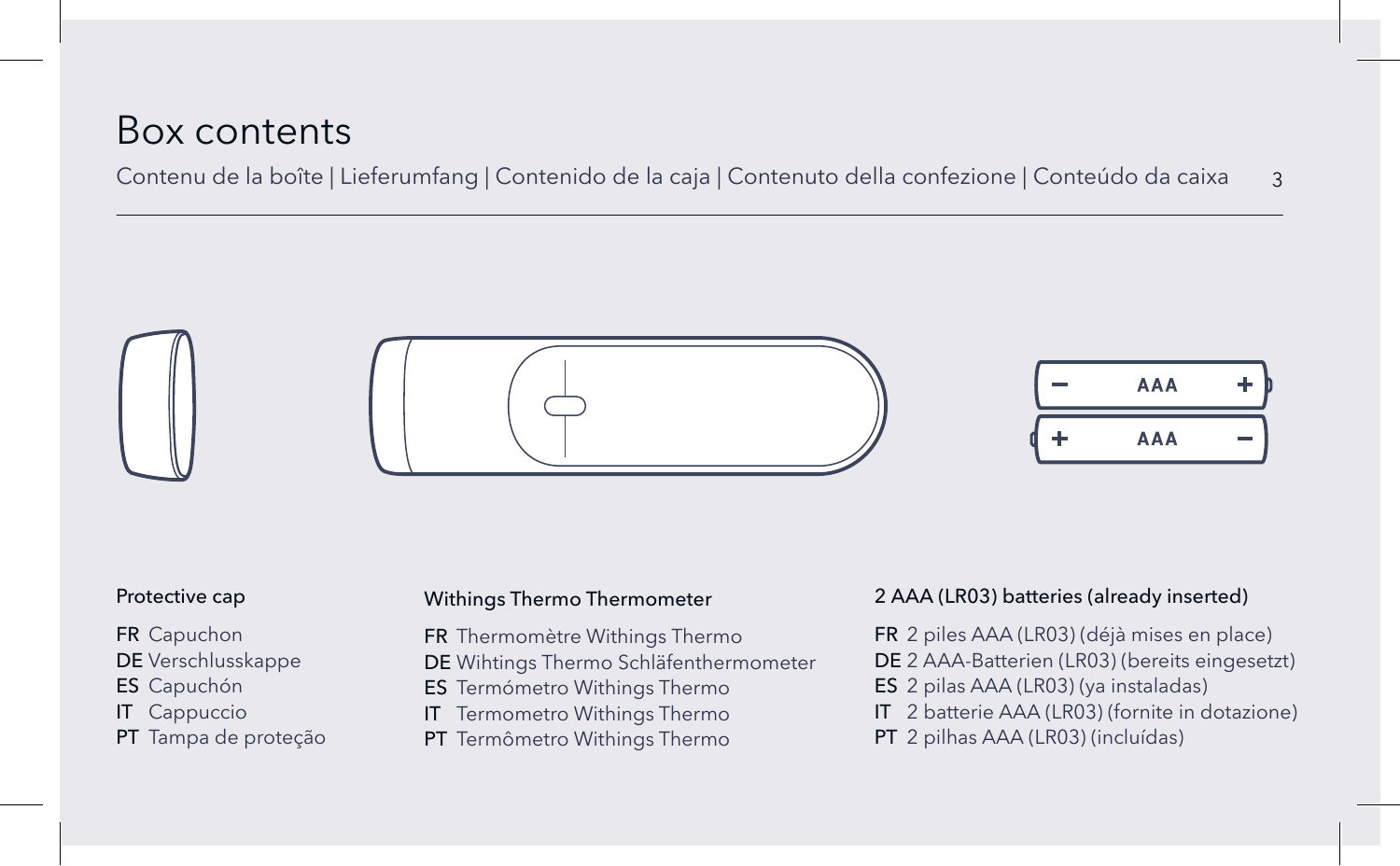## How to install your Withings Thermo

Comment installer votre Withings Thermo | So installieren Sie Ihr Withings Thermo | Cómo instalar Withings Thermo |

## 1

#### Visit thermo.withings.com from your smartphone or tablet, and follow the instructions to install the Withings Thermo app.

- FR Allez sur thermo.withings.com depuis votre smartphone ou votre tablette et suivez les instructions pour installer l'application Withings Thermo.
- DE Rufen Sie über Ihr Smartphone oder Tablet thermo.withings.com auf, und folgen Sie der Anleitung, um die Withings Thermo App zu installieren.
- ES Acceda a thermo.withings.com desde su smartphone o tableta y siga las instrucciones de instalación de la aplicación Withings Thermo.
- IT Accedere al sito thermo.withings.com da smartphone o tablet e seguire le istruzioni per installare l'applicazione Withings Thermo.
- PT Acesse thermo.withings.com a partir de seu smartphone ou tablet e siga as instruções para instalar o aplicativo Withings Thermo.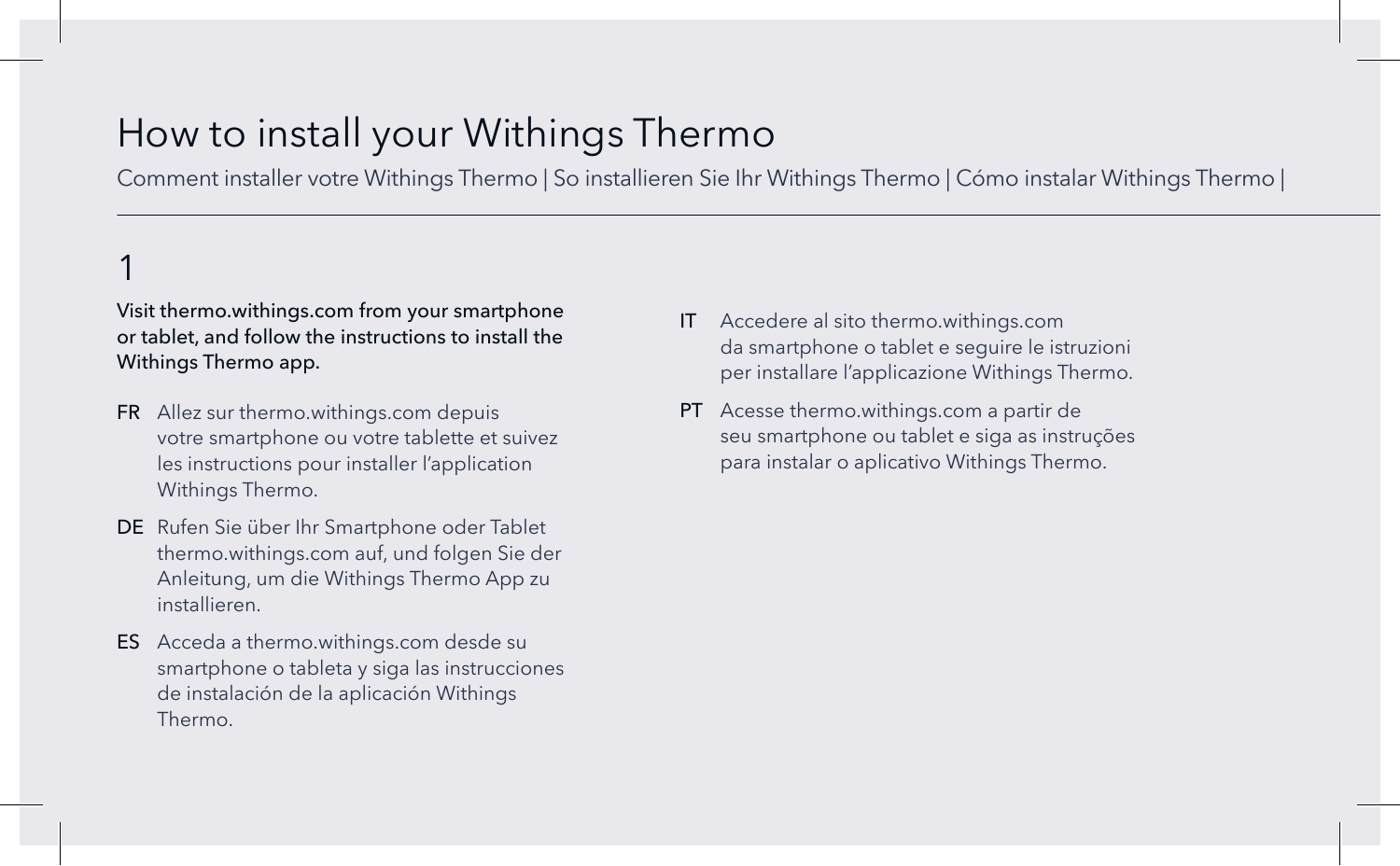Come installare Withings Thermo | Como instalar o seu Withings Thermo | Cómo installare Withings Thermo | Cómo instalar o seu Withings Thermo | Como installare Withings Thermo | Como instalar o seu Withings Thermo | Como i

## 2

#### In the Thermo app, follow the instructions to install Thermo.

- FR Dans l'app, suivez les instructions pour installer le Withings Thermo.
- DE Folgen Sie der Anleitung in der App, um Ihr Withings Thermo Schläfenthermometer zu installieren.
- ES Desde la aplicación, siga las instrucciones de instalación de Withings Thermo.
- IT Nell'applicazione, seguire le istruzioni per installare Withings Thermo.
- PT Siga as instruções no aplicativo para instalar o Withings Thermo.

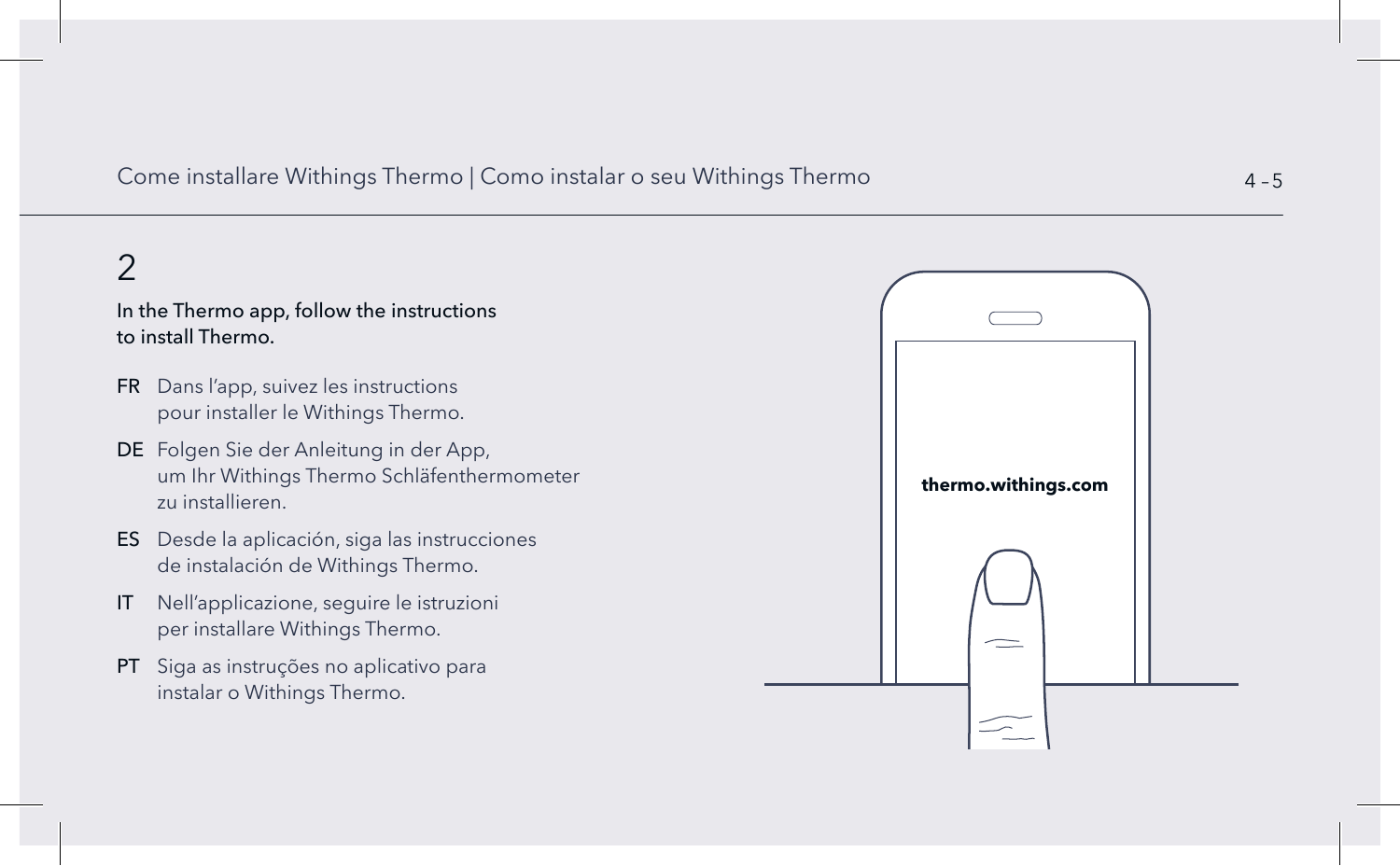## How to take a temperature

Comment prendre une mesure de température | So messen Sie die Körpertemperatur | Cómo medir la temperatura |

## 1

#### Press the button to turn the thermometer on.

- FR Appuyez sur le bouton pour allumer le thermomètre.
- DE Drücken Sie auf die Taste, um das Thermometer einzuschalten.
- ES Presione el botón para encender el termómetro.
- IT Premere il pulsante per accendere il termometro.
- PT Pressione o botão para ligar o termômetro.



### $(i)$

Clear any sweat or hair from the forehead before taking a measurement.

- FR La zone de contact doit être dégagée et propre, sans sueur ni cheveux (frange ou mèches).
- DE Der Kontaktbereich muss frei und sauber sein, d. h., er darf weder von Schweiß noch von Haaren (Pony oder Haarsträhne) bedeckt sein.
- ES La zona de contacto debe estar limpia, despejada y sin sudor o cabello (flequillo o hebra).
- IT La zona di contatto deve essere libera e pulita, senza sudore o capelli (frangetta o ciocca).
- PT Remova suor ou cabelo da área antes da medição.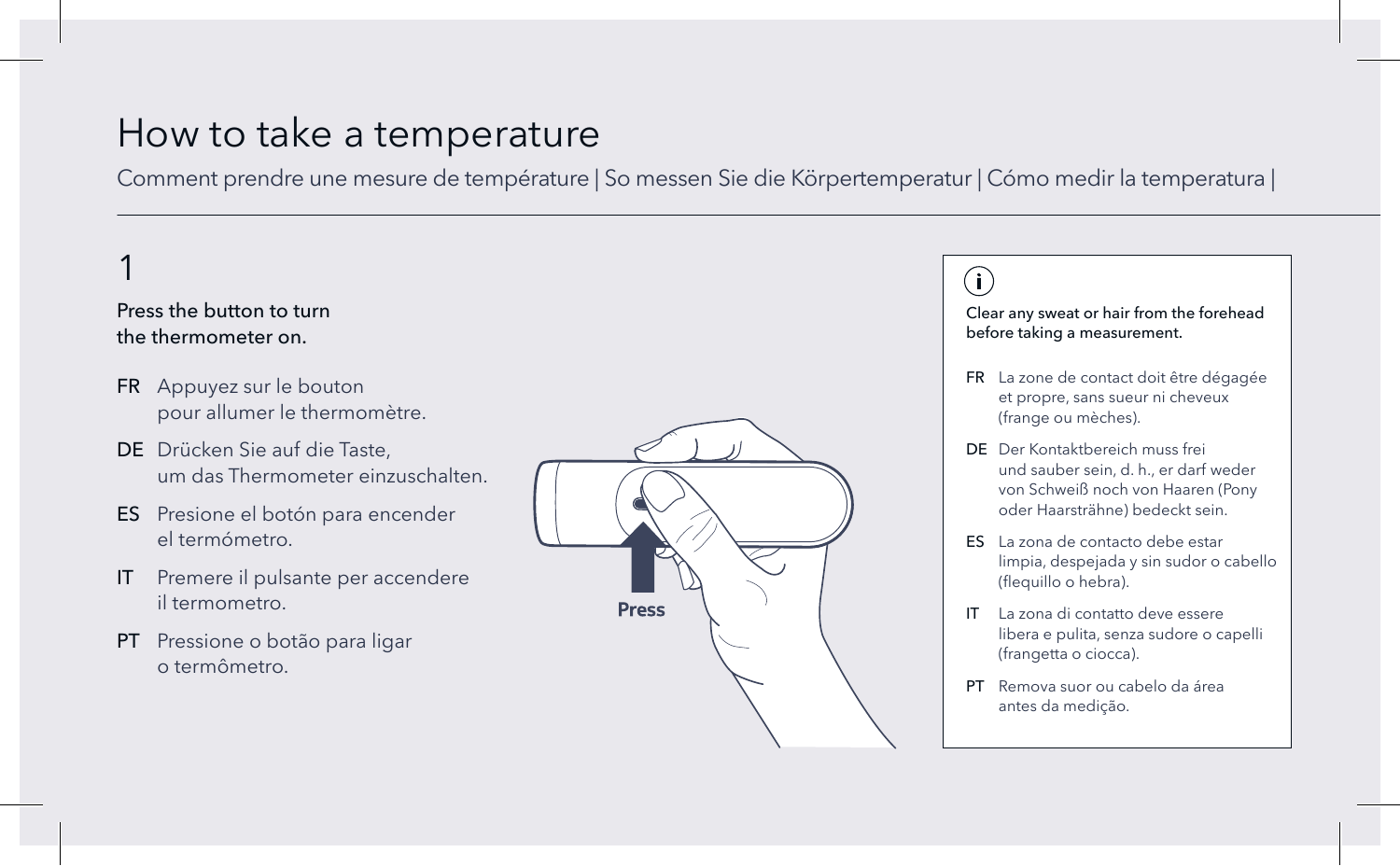#### Come misurare la temperatura | Como medir a temperatura

## 2

Starting from the middle of the forehead, slowly scan straight across to the hairline, up to 1cm above the skin.

- FR En partant du milieu du front, balayez en ligne droite jusqu'aux cheveux.
- DE Ausgehend von der Mitte der Stirn, parallel zum Haaransatz messen.
- ES Explora a través de la frente, directamente desde el centro de la frente hasta el cabello.
- IT Passare sulla fronte, a partire dal centro della fronte fino all'attaccatura dei capelli.
- PT A partir do meio da testa, faça a leitura rente ao cabelo.

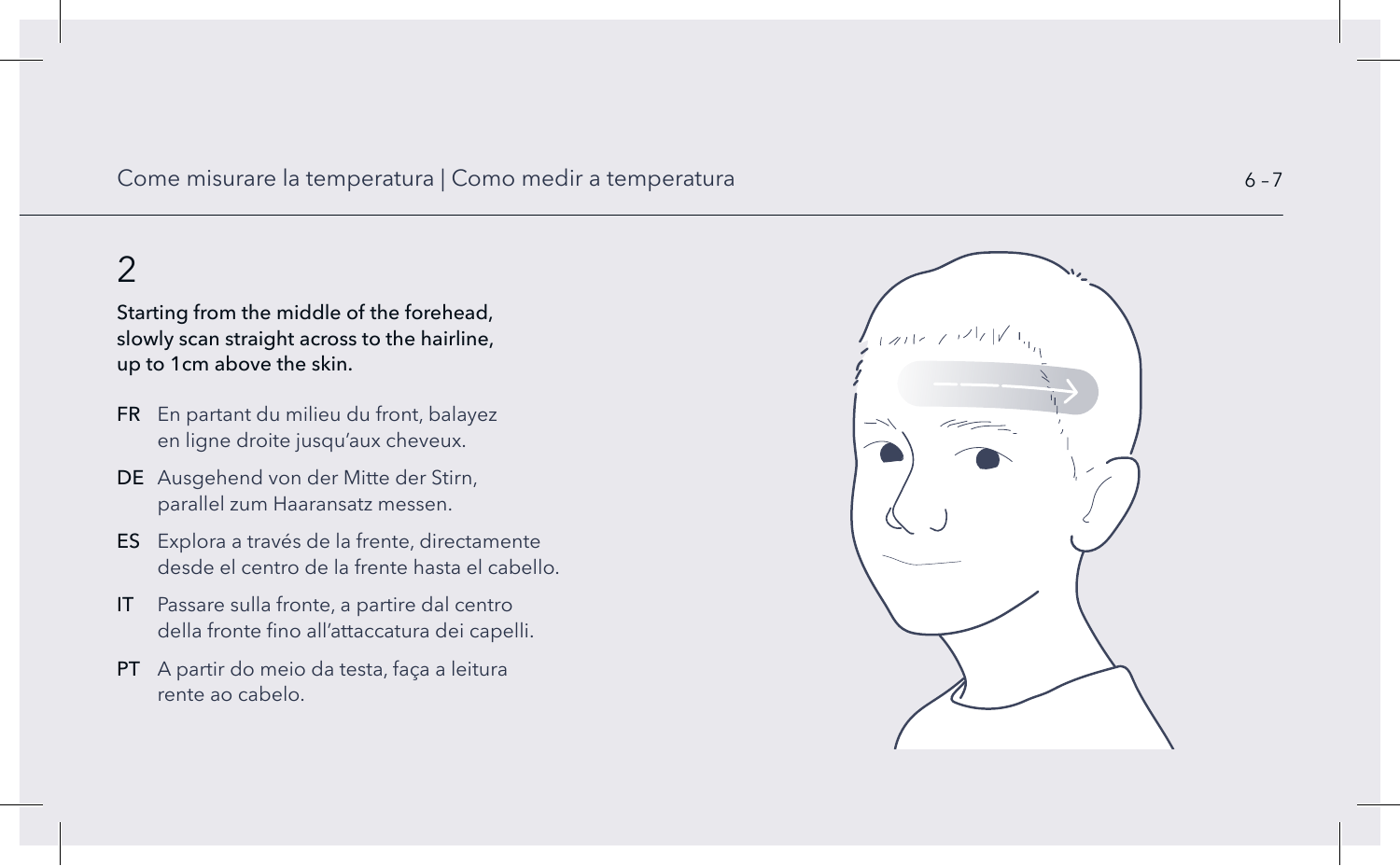## How to take a temperature

Comment prendre une mesure de température | So messen Sie die Körpertemperatur | Cómo medir la temperatura |

## 3

### Thermo will vibrate twice when the measurement is complete.

- FR Le thermomètre vibre pour indiquer la fin de la mesure.
- DE Das Thermometer vibiriert, wernn die Messung abgeschlossen ist.
- ES El termómetro vibrará cuando la medición se haya completado.
- IT Il termometro vibrerà una volta che la misurazione sarà stata ultimata.
- PT O termômetro vibrará quando a medição estiver concluída.

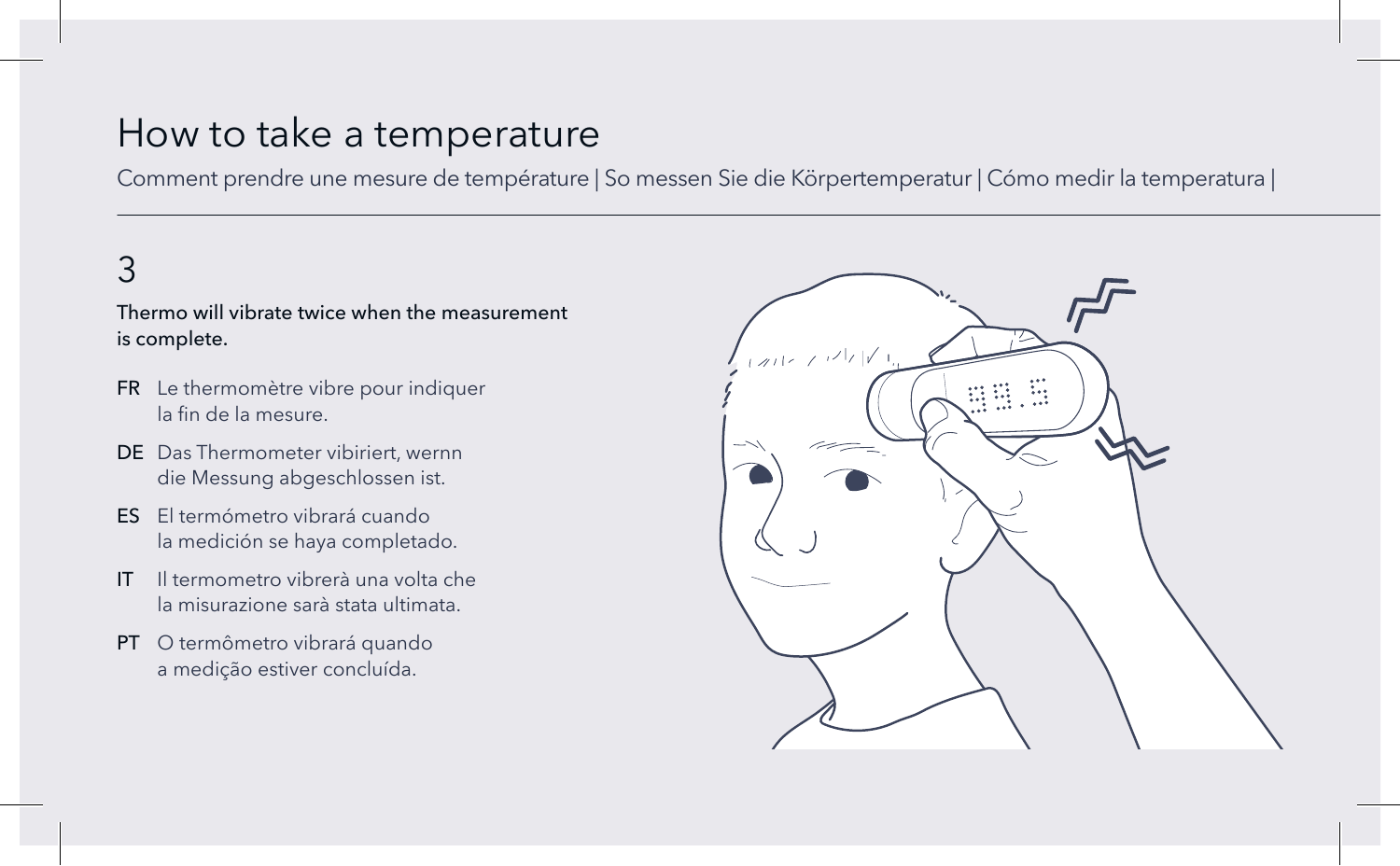#### Come misurare la temperatura | Como medir a temperatura | Sono medir la températura | Sono medir a temperatura  $8-9$

### 4

To assign the temperature to a user, scroll through names on the touch sensitive zone (1). Press the button to assign the reading (2).

- FR Glissez le doigt de haut en bas sur la surface tactile pour choisir un profil et lui attribuer la mesure (1). Appuyez sur le bouton pour confirmer votre choix (2).
- DE Streichen Sie mit dem Finger auf der berührungs-empfindlichen Fläche von oben nach unten, um ein Profil auszuwählen, dem die Messung zugeteilt werden soll (1). Drücken Sie die Taste, um Ihre Auswahl zu bestätigen (2).
- ES Deslice el dedo de arriba abajo sobre la superficie táctil para escoger un perfil y atribuirle la medición (1). Presione el botón para confirmar su elección (2).
- IT Far scivolare il dito dall'alto verso il basso sull'area tattile per scegliere un profilo e attribuirvi la misurazione (1). Premere il pulsante per confermare la scelta (2).
- PT Para atribuir o resultado, selecione um usuário deslizando para cima e para baixo na extremidade do Thermo (1). Pressione o botão para confirmar a sua escolha (2).



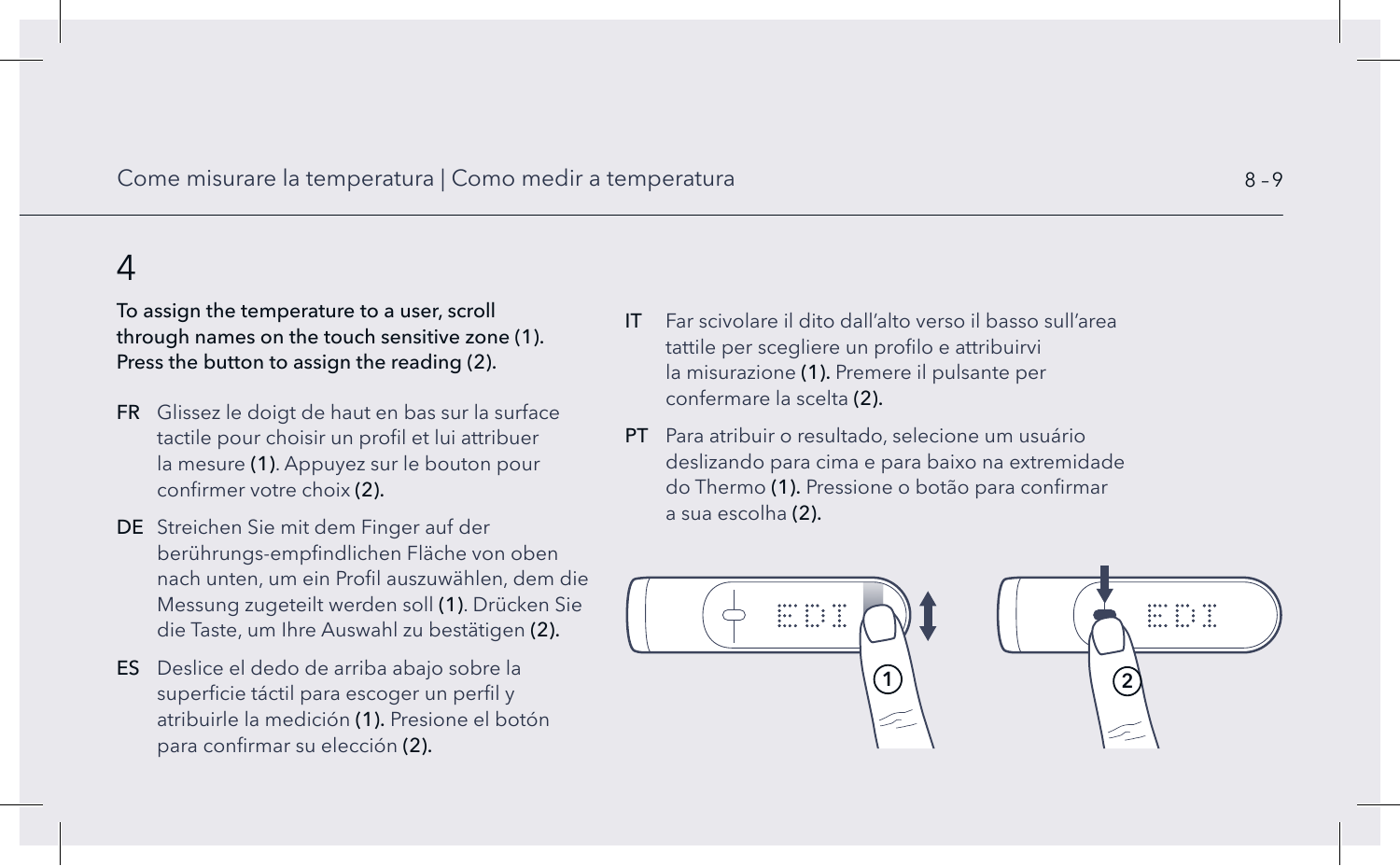## How to take a temperature

Comment prendre une mesure de température | So messen Sie die Körpertemperatur | Cómo medir la temperatura |

## 5

### A colored LED indicates the fever level according to the user's age.

- FR Une LED de couleur indique le niveau de fièvre, qui prend en compte l'âge de l'utilisateur.
- DE Das gemessene Fieber wird über eine farbige LED-Anzeige dargestellt. Dabei wird das Alter des Nutzers beachtet.
- ES Una LED en color indica el nivel de fiebre teniendo en cuenta la edad del usuario.
- IT Un indicatore a LED a colori indica il grado di febbre, che tiene conto dell'età del paziente.
- PT Um LED colorido indica o nível de febre, de acordo com a idade do usuário.



No fever | Absence de fièvre | Kein Fieber | Ausencia de fiebre | Assenza di febbre | Sem febre

Mild Fever | Fièvre modérée | Erhöhte Temperatur | Fiebre moderada | Febbre moderata | Febre baixa

High fever | Fièvre élevée | Fieber | Fiebre alta | Febbre alta | Febre alta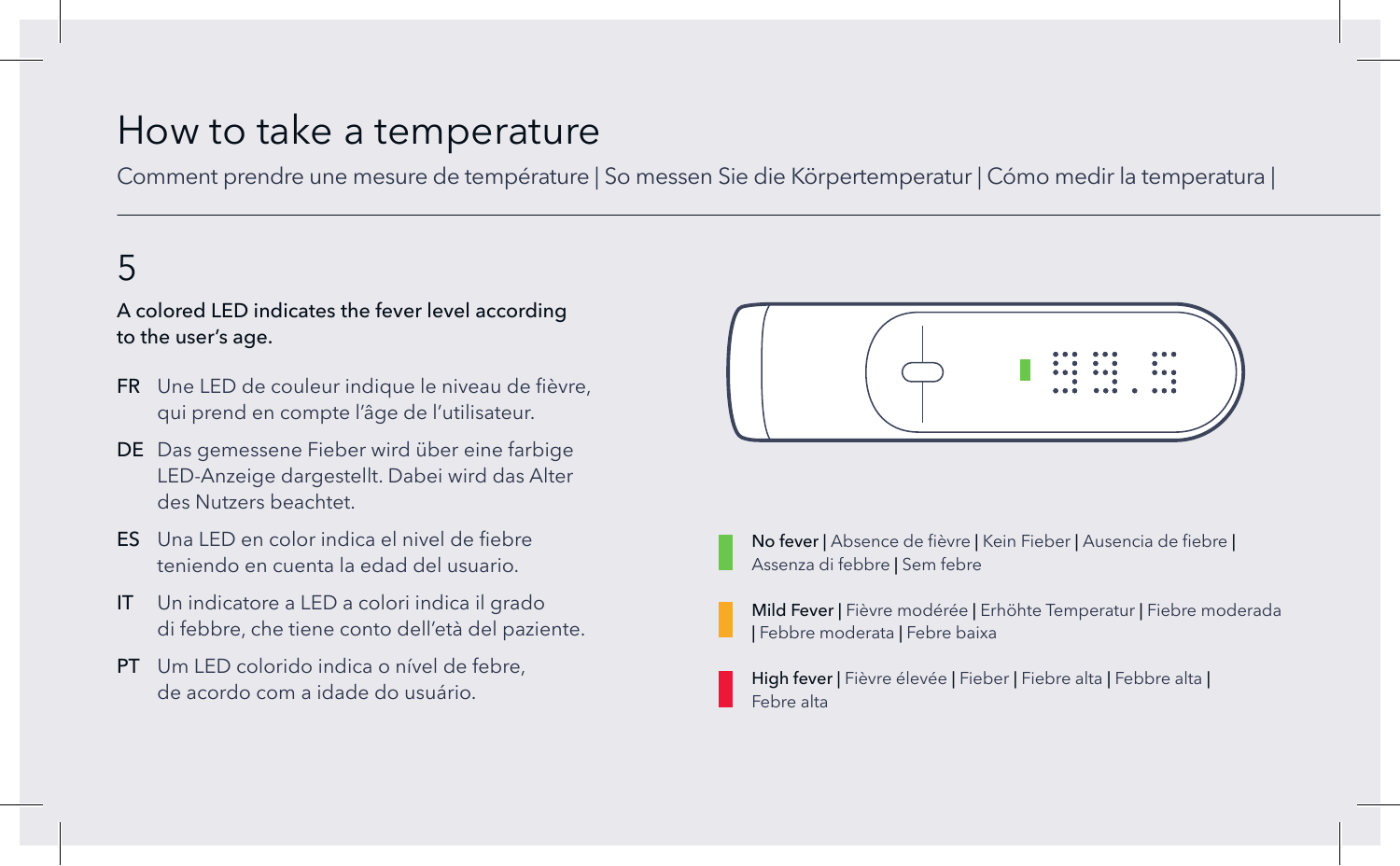Come misurare la temperatura | Como medir a temperatura 10 –11

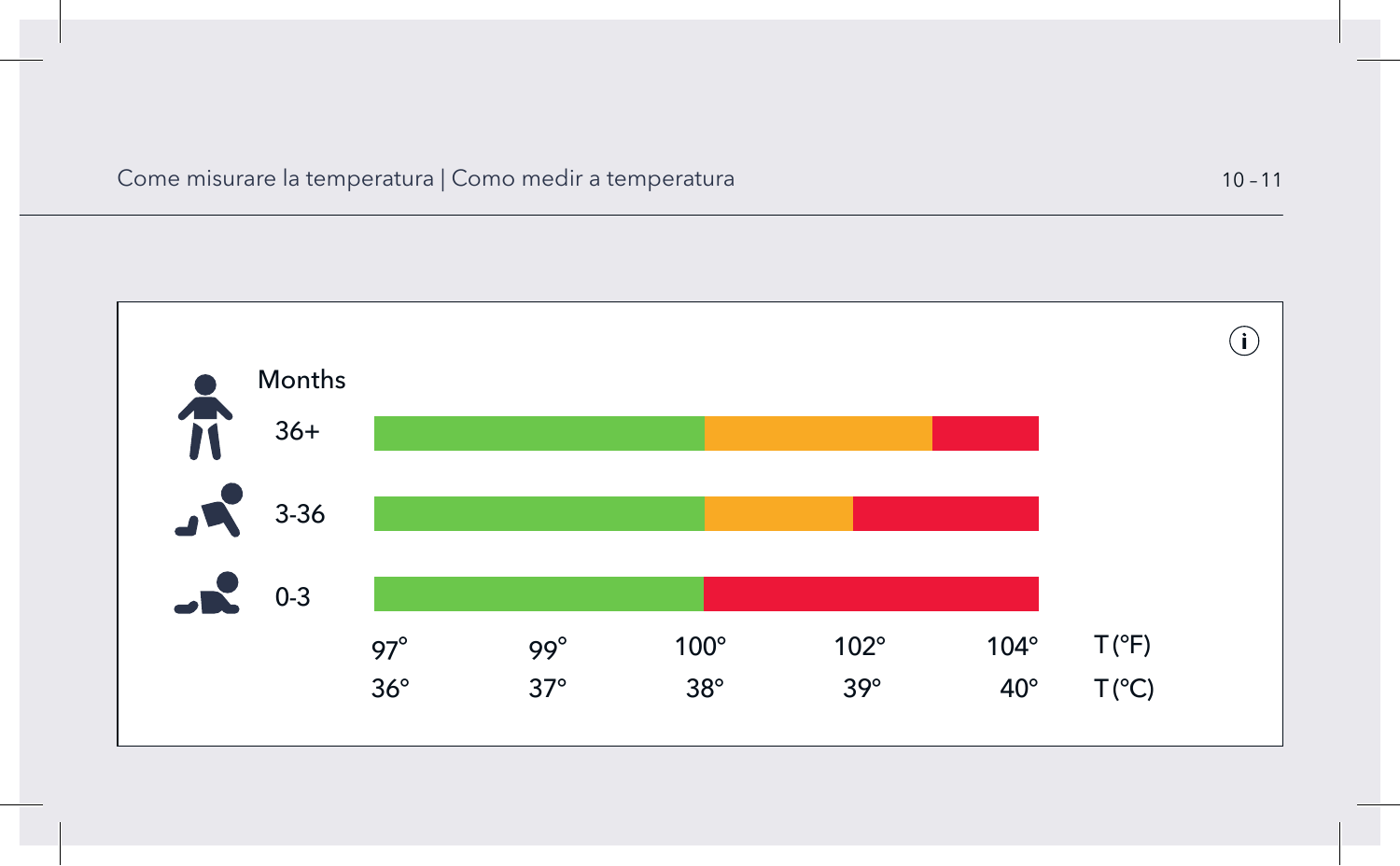## Important advice

Recommendations importantes | Vorsichtsmaßnahmen | Consejos de uso | Precauzioni d'uso | Recomendações importantes 12

Person being measured must be indoors for 15 minutes prior to taking a reading. | Person being measured must have dry skin. If needed, dry with a towel prior to taking a reading. | Person being measured and the thermometer should be in the same ambient temperature for at least 15 minutes prior to taking a reading. | Person being measured should not have exercised within 15 minutes prior to taking a reading. | Don't take a measurement while or immediately after nursing a baby.

- FR Le patient doit se trouver à l'intérieur depuis 15 minutes avant la mesure. | La peau du patient doit être sèche avant la mesure. | Le patient et le thermomètre doivent se trouver à la même température ambiante pendant au moins 15 minutes avant la mesure. | Le patient ne doit pas avoir fait de l'exercice au cours des 15 dernières minutes. | Ne prenez pas la température pendant ou immédiatement après avoir allaité un bébé.
- DE Patient muss sich vor der Messung mindestens 15 Minuten lang im Innenraum befinden. | Die Haut des Patienten muss vor der Ablesung trocken sein. | Der Patient und das Thermometer müssen sich vor dem Ablesen mindestens 15 Minuten lang in der gleichen Umgebungstemperatur befinden. | Der Patient sollte in den 15 Minuten vor dem Ablesen keine Leibesübungen gemacht haben. | Keine Messungen direkt nach dem Säugen eines Babys vornehmen.
- ES El paciente debe permanecer en el interior durante 15 minutos antes de una medida. | La piel del paciente debe estar seca antes de una medida. | El paciente y el termómetro deben estar a la misma temperatura ambiente durante al menos 15 minutos antes de una medida. | El paciente no debe haber realizado ejercicio en los últimos 15 minutos. | No tome una medida durante o inmediatamente después de haber dado el pecho a un bebé.
- IT Il paziente deve essere dentro per 15 minuti prima di fare una misurazion. | La pelle del paziente deve essere asciutta. | Il paziente e il termometro devono essere alla stessa temperatura ambiente per almeno 15 minuti prima di fare una misurazione. | Il paziente non deve aver fatto esercizi negli ultimi 15 minuti prima di fare una misurazione. | Non fare una misurazione mentre o subito dopo aver allattato un bambino.
- PT A pessoa sendo medida deve estar em ambiente fechado por 15 minutos antes de uma leitura. | A pessoa sendo medida deve estar com a pele seca. | A pessoa sendo medida e o termômetro devem estar na mesma temperatura ambiente durante pelo menos 15 minutos antes de uma leitura. | A pessoa sendo medida não deve ter feito exercícios nos 15 minutos antes de uma leitura. | Não faça uma medição durante ou imediatamente após amamentar o bebê.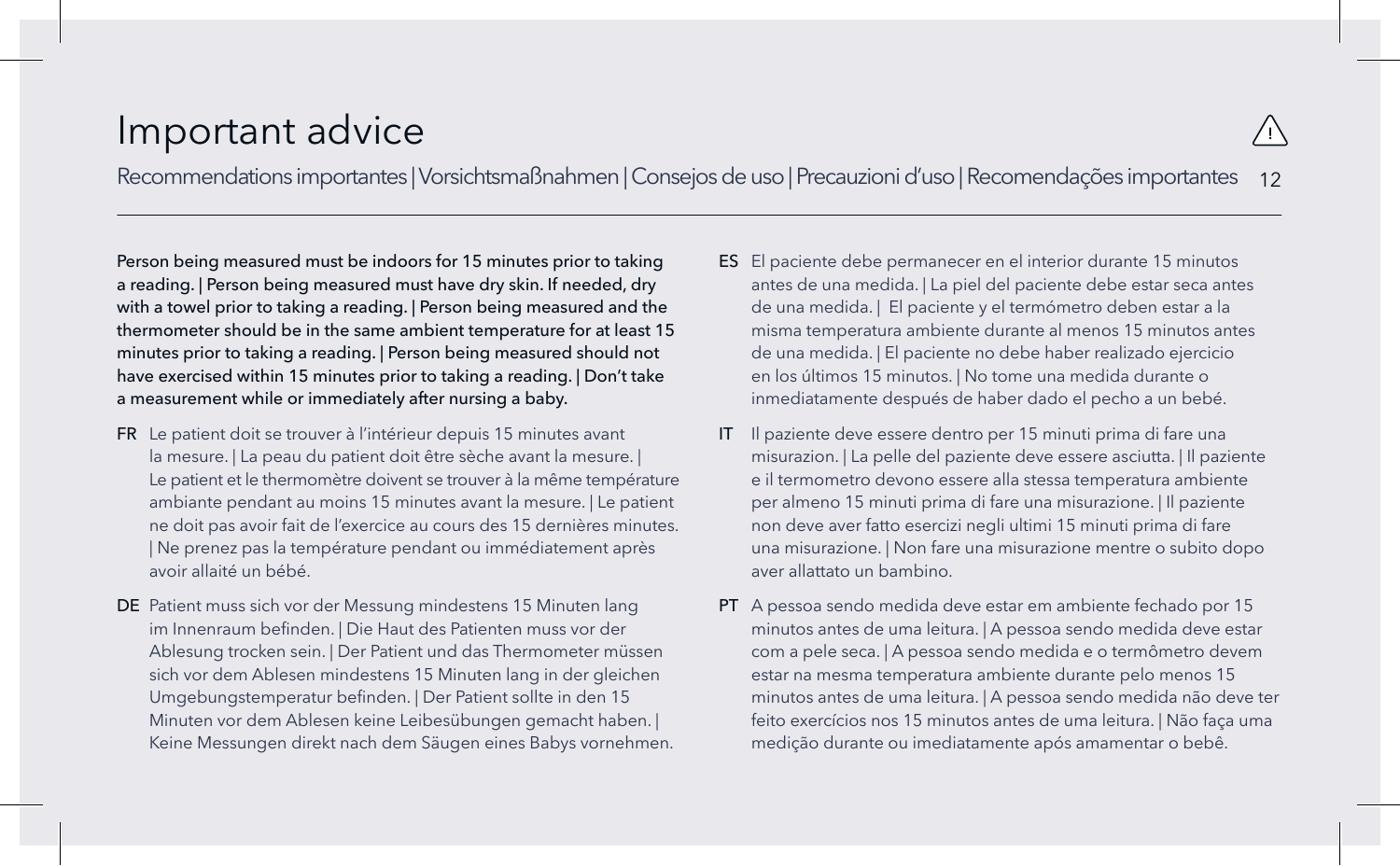## Overview

### Vue d'ensemble | Gesamtübersicht | Imagen general | Vista d'insieme | Visão geral

### A Main button

- FR Bouton principal
- DE Haupttaste
- ES Botón principal
- IT Pulsante principale
- PT Botão principal

## B Sensor

- FR Capteur
- DE Sensor
- ES Sensor
- IT Sensore
- PT Sensor



- FR Écran
- DE Display
- ES Pantalla
- IT Schermo
- PT Tela

 $(D)$ Touch-sensitive area

FR Zone tactile

- DE Berührungsempfindliche Fläche
- ES Zona táctil
- IT Area sensibile al tatto
- PT Área sensível ao toque

### E Diagnostic LED

- FR LED indicatrice de fièvre
- DE LED-Fieberanzeige
- ES LED indicador de fiebre
- IT Indicatore di febbre a LED
- PT LED indicador de febre

#### $(F)$ Battery cover

- FR Trappe à piles
- DE Batteriefach
- ES Tapa de acceso a las pilas
- IT Vano batterie
- PT Tampa da bateria

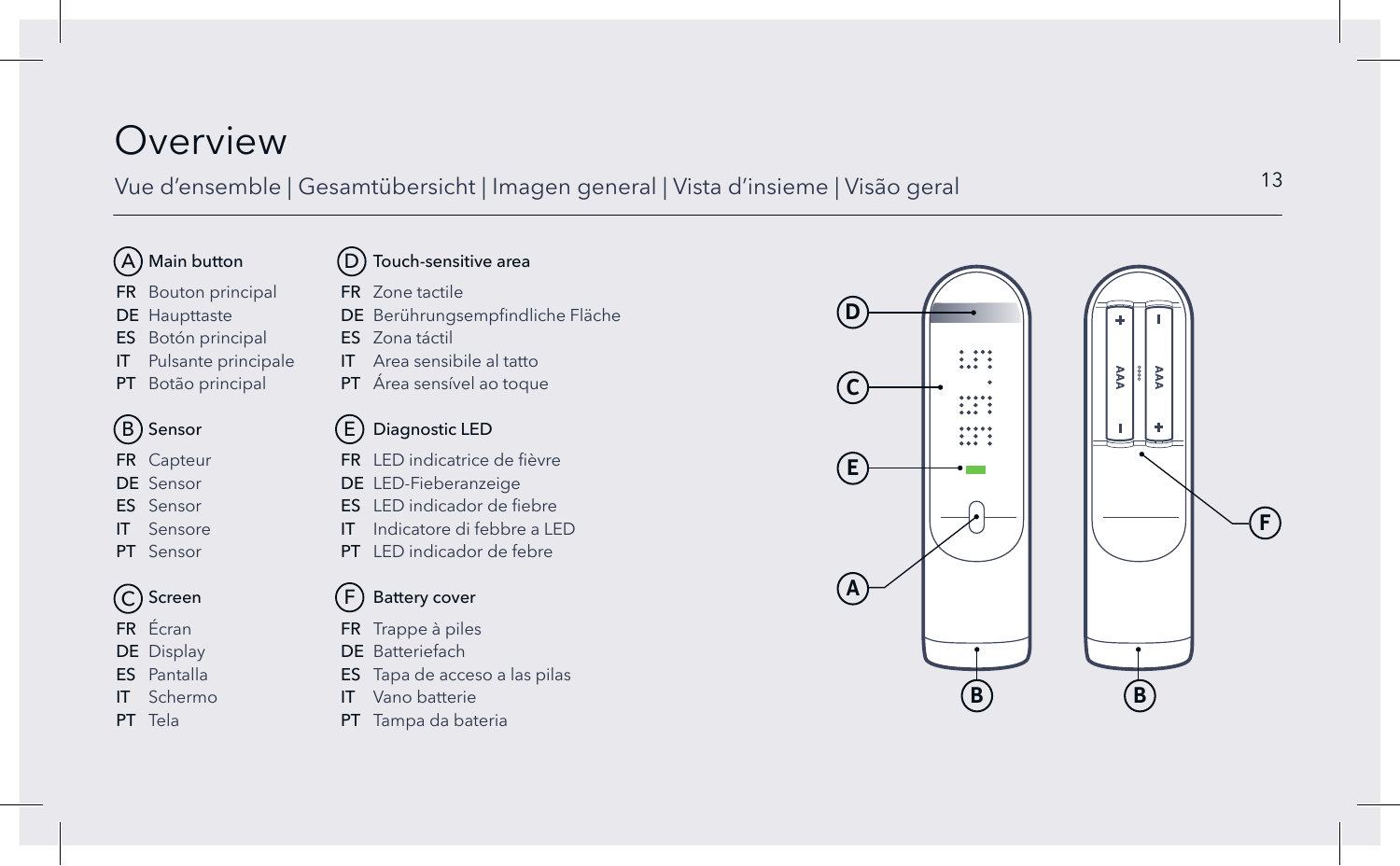### Warranty Garantie | Garantie | Garantía | Garanzia | Garantia 14

#### US Withings Two (2) Years Limited Warranty - Withings Thermo

Withings SA, 2 rue Maurice Hartmann, 92130 Issy-les-Moulineaux, ("Withings") warrants the Withings-branded hardware product ("Withings Product") against defects in materials and workmanship when used normally in accordance with Withings' published guidelines for a period of TWO (2) YEARS from the date of original retail purchase by the end-user purchaser («Warranty Period»). Withings' published guidelines include but are not limited to information contained in technical specifications, safety instructions or quick start guide. Withings does not warrant that the operation of the Withings Product will be uninterrupted or error-free. Withings is not responsible for damage arising from failure to follow instructions relating to the Withings Product's use.

#### FR Garantie commerciale de Withings limitée à deux (2) ans - Withings Thermo

Withings, 2 rue Maurice Hartmann, 92130 Issy-les-Moulineaux, (« Withings ») garantit le matériel de marque Withings («Produit Withings») contre les défauts de matériel et de main d'œuvre, lorsque celui-ci est utilisé conformément aux recommandations publiées sur le Produit Withings sous réserve qu'ils surviennent dans un délai de DEUX (2) ANS suivant la date d'achat initiale par l'utilisateur final du Produit Withings neuf auprès d'un professionnel. («Période de garantie»). Les recommandations publiées comprennent notamment les spécifications techniques, les consignes de sécurité ou les manuels d'utilisation du Produit Withings. Withings ne garantit pas que le fonctionnement du Produit Withings sera ininterrompu ou sans erreur. Withings n'est pas responsable des dommages survenant en raison du non-respect des instructions d'utilisation du Produit Withings.

#### ES Garantía comercial de Withings limitada a dos (2) años - Withings Thermo

Withings SA, 2 rue Maurice Hartmann, 92130 Issy-les-Moulineaux, («Withings») garantiza el material de la marca Withings («Producto Withings») contra los defectos de material y de mano de obra, siempre que se haya utilizado conforme a las recomendaciones publicadas sobre el Producto Withings y cuando los mismos aparezcan durante el periodo de DOS (2) AÑOS a partir de la fecha de compra inicial del Producto Withings nuevo en un distribuidor autorizado por el usuario final («Periodo de garantía»). Las recomendaciones publicadas por Withings incluyen las descripciones técnicas, las instrucciones de seguridad y los manuales del usuario. Withings no garantiza un funcionamiento del Producto Withings ininterrumpido o sin errores. Withings no se responsabiliza de los daños producidos por no haber seguido las instrucciones de utilización del Producto Withings.

#### UK Withings Two (2) Years commercial guarantee - Withings Thermo

Withings SA, 2 rue Maurice Hartmann, 92130 Issy-les-Moulineaux, France («Withings») warrants the Withings-branded hardware product («Withings») against defects in materials and workmanship when used normally in accordance with Withings' published guidelines for a period of TWO (2) YEARS from the date of original retail purchase by the end-user purchaser ("Warranty Period"). Withings' published guidelines include but are not limited to information contained in technical specifications, safety instructions or quick start guide. Withingsdoes not warrant that the operation of the Withings Product will be uninterrupted or error-free. Withings is not responsible for damage arising from failure to follow instructions relating to the WithingsProduct's use.

#### DE Die Werksgarantie von Withings ist auf (2) Jahre beschränkt - Withings Thermo

Withings SA, 2 rue Maurice Hartmann, 92130 Issy-les-Moulineaux, Frankreich (nachfolgend "Withings" genannt) garantiert, dass Geräte der Marke Withings(nachfolgend "Withings-Produkte" genannt) frei von Material- und Herstellungsfehlern sind, sofern sie gemäß den öffentlich zugänglichen Nutzungsempfehlungen des jeweiligen Withings-Produkts verwendet werden, weniger als 2 JAHRE seit dem Erstkaufdatum durch den Endverbraucher des Withings-Produkts verstrichen ist und die Geräte von einer zugelassenen Stelle neu gekauft wurden (nachfolgend der "Garantiezeitraum" genannt). Die veröffentlichten Empfehlungen umfassen insbesondere technische Spezifikationen, Sicher-heitshinweise und Benutzerhandbücher zum Withings Produkt. Withings garantiert weder das ununterbrochene noch das fehlerfreie Funktionieren des Withings-Produkts. Withings übernimmt keine Haftung für Schäden, die aus der Missachtung der Gebrauchsanleitung des Withings-Produkts entstehen.

#### IT Garanzia commerciale di Withings limitata 2 annos - Withings Thermo

Withings SA, 2 rue Maurice Hartmann, 92130 Issy-les-Moulineaux, (« Withings ») garantisce il materiale della marca Withings («Prodotto Withings») contro i difetti materiali e di mano d'opera qualora questo venga utilizzato in conformità con le linee guida pubblicate per il Prodotto Withings a condizione che questi vengano riscontrati prima 2 annos dalla data di acquisto del prodotto Withings da parte dell'acquirente finale presso un rivenditore («Periodo di Garanzia»). Le linee guida pubblicate riguardano le specifiche tecniche, le consegne di sicurezza o le istruzioni d'uso. Withings non può garantire che il funzionamento del prodotto Withings sarà interrotto o senza alcun errore. Withings non è responsabile dei danni derivanti dal non rispetto dell'istruzione d'utilizzo del prodotto Withings.

PT Garantia limitada de 2 anos Garantia e 1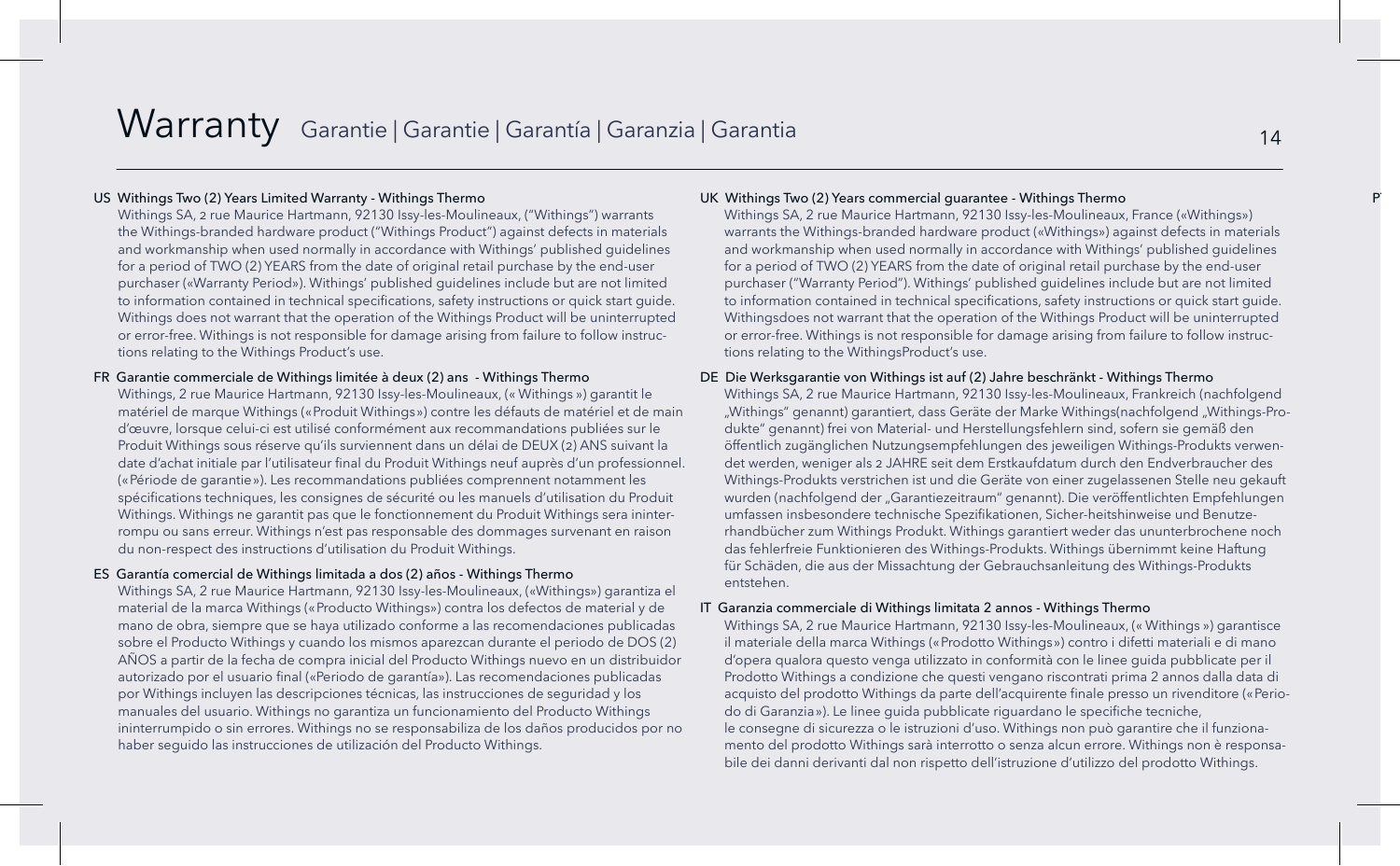#### PT Garantia limitada de 2 anos Withings - Withings Thermo

Withings SA, 2 rue Maurice Hartmann, 92130 Issy-les-Moulineaux («Withings») fornece garantia ao produto da marca Withings - («Produto Withings») contra defeitos de materiais e de fabricação, quando utilizado normalmente de acordo com as orientações publicadas pela Withings, por um período de 2 ANOS, a partir da data de compra original do comprador final («Período de Garantia»). As orientações publicadas pela Withings incluem, mas não se limitam, às informações contidas nas especificações técnicas, instruções de segurança ou no guia de início rápido. A Withings não garante que o funcionamento do Produto Withings será ininterrupto ou livre de erros. A Withings não é responsável por danos decorrentes do não seguimento das instruções relativas ao uso do produto Withings.



#### 05192-16-09770

"Este equipamento opera em caráter secundário, isto é, não tem direito a proteção contra interferência prejudicial, mesmo de estações do mesmo tipo, e não pode causar interferência a sistemas operando em caráter primário"

**EN** Withings SA hereby declares that the device Withings Thermo is in conformity with the essential requirements and other relevant requirements of Directive 2014/53/EU. The declaration of conformity can be found at: withings.com/compliance

**FR** Par la présente, Withings SA déclare que l'appareil Withings Thermo est conforme aux exigences essentielles et aux autres dispositions pertinentes de la Directive 2014/53/EU. La déclaration de conformité peut être consultée sur le site : withings.com/compliance

**DE** Hiermit erklärt Withings SA, dass sich das Gerät Withings Thermo den grundlegenden Anforderungen und den übrigen einschlägigen Bestimmungen der Richtlinie 2014/53/EU entspricht. Die EG-Konformitätserklärung können Sie über das Internet herunterladen: withings.com/compliance

**ES** Por la presente, Withings SA declara que el Withings Thermo cumple con los requisitos esenciales y otras disposiciones relevantes de la Directiva 2014/53/EU. La declaración de conformidad se puede encontrar en: withings.com/compliance

**IT** Con la presente Withings SA dichiara che questo Withings Thermo è conforme ai requisiti essenziali ed alle altre disposizioni pertinenti stabilite dalla direttiva 2014/53/EU. La dichiarazione di conformità è disponibile all'indirizzo: withings.com/compliance

**PT** Withings SA declara que este Withings Thermo está conforme com os requisitos essenciais e outras disposições da Directiva 2014/5t/EU. A Declaração de Conformidade pode ser encontrada em: withings.com/ compliance



| Mode         | Frequency<br>Band (MHz) | Maximum Output<br>Power (dBm) |
|--------------|-------------------------|-------------------------------|
| 802.11 b/a/n | $2412 - 2462$           | 4.85                          |
| <b>BT-IF</b> | 2402-2480               | $-4.01$                       |

The crossed out wheeled bin symbol on your product, battery and/or accessories means that the item is classified as electrical and electronic equipmentT